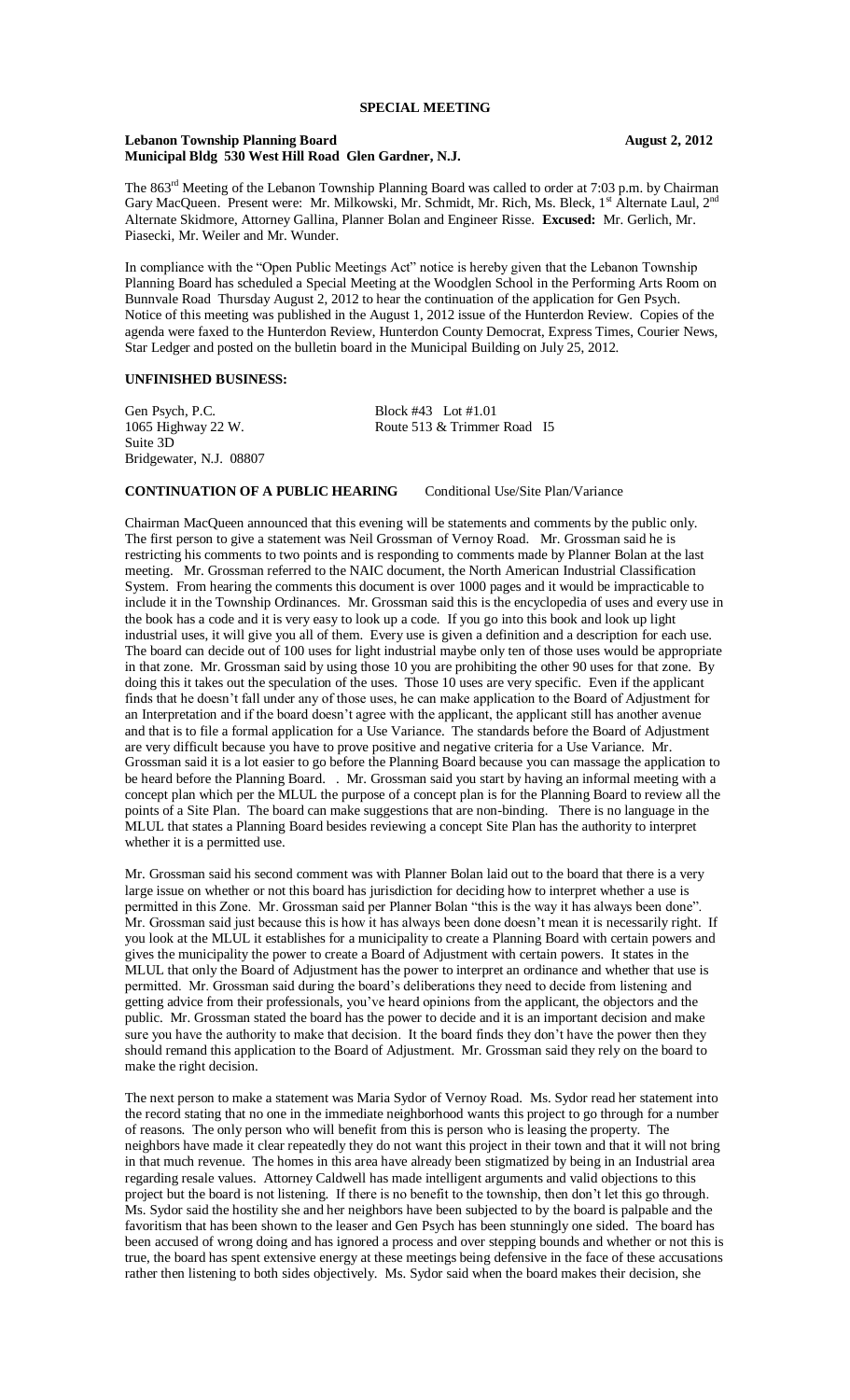#### **Lebanon Township Planning Board August 2, 2012 Page 2**

hopes they can put their feelings aside and do their job that is to look at the testimony without ranker and make a decision in the best interest of the township. The next person to make a statement was James Kennedy of Route 513. Mr. Kennedy thanked the board for allowing this to happen and to the public for their participation. Mr. Kennedy said this is what our country is about, the opportunity to have this discussion between people however their views may differ. Mr. Kennedy said he is not sure if this board should be defining Conditional Uses and noted the stigma that a drug facility will be creating. Mr. Kennedy said that stigma may affect the property values in the area.

The next person was Judy Warmingham of White Oak Ridge Road. Ms. Warmingham expressed concern on how the facility will be operated. Ms. Warmingham said if this facility gets approved then we should have a community leader sit on the board of this facility so we would have more information on what is going on in the facility. Next was the final site plan and engineering and when would it be complete and would there be any public comment on the final engineering plans. Ms. Warmingham said the third item was the property values. The last person to make a statement was Ruth Blemmings of Spring Mountain Road. Ms. Blemmings said she has lived in Lebanon Township for 44 years and she wants to keep this a great place to live.

At this time Chairman MacQueen asked several times if anyone else wanted to speak. There were none. At this point, Chairman MacQueen asked Attorney Tubman if she wanted to go first with her summation, she said she preferred to go last. Attorney Caldwell gave his summation. Attorney Caldwell said some of the comments made this evening are not relevant because there is no evidence in the record to make a decision regarding property values. The law requires the board to rely on the facts on your jurisdictional powers. Attorney Caldwell said he thinks this is where the process is fatally defective because this is the wrong board to be deciding this application. The board chose to be in this position because the applicant put you in that box. The applicant put the board in that box by circumnavigating a normal practice by the way applications start. Attorney Caldwell referred to the Zoning Officer and said the Zoning Officer is the enforcer against violation, the gate keeper of applications, to be the traffic control officer to make sure applications go where they belong. The applicant knows this and the applicant choose to ignore it. The applicant engaged the board in a process which was against the Open Public Meetings Act because the concept of an informal application. The board was to look at the design for a site plan not determining the use. Attorney Caldwell said there is nothing in the statute that said the board has the power to decide if a use is permitted. Attorney Caldwell referred to the Court hearing and Judge Buchsbaum said there was no emergency for him to stop the processing and allowed the Planning Board to continue with the public hearings on this application. Attorney Caldwell then referred to the wording in the ordinance that states "such as" which is so broad which provides no structure. Attorney Caldwell said it is the applicant's burden all the time to prove each and every element of their entitlement on every specific issue. It would take an enormous amount of courage on the part of the board that they don't have jurisdiction to decide this application, which you are being asked to decide a use issue. The board needs to step back from this and recognizing that sending this application to the Board of Adjustment for an Interpretation does no harm to the public interest. Attorney Caldwell went on to say when a board makes a decision on an application gets the benefit of the doubt when and if it goes up on appeal. That isn't true about issues that involve the law. The board is not presumed to know the law better than a Superior Court Judge. But failure to recognize the limits of your jurisdiction with a well organized represented opposition and persist in moving forward is not what your oath of office is all about. Even though we have a driveway that will be moved away from the flood plain and a light switch at night for people to find their way into the facility, Attorney Caldwell said this ship is going down over jurisdiction. Attorney Caldwell said he hopes the board will see that this application needs to go to the Board of Adjustment where it belongs.

Attorney Tubman gave her summation at this time. Attorney Tubman said this is an application for Site Plan, Conditional Use and a sign Variance. The property consists of 15 acres on the corner of Route 513 and Trimmer Road where Institutional uses are permitted. Attorney Tubman said through out these hearings Attorney Caldwell has attempted through out these hearings turned this into an Interpretation and to make a record for court and has done so through his Planner. Attorney Tubman said he has had Planner Madden read from Moskowitz and Lindblum the definition of a quasi public or public use. This is an antiquated term and goes to institutional uses which are identical to the definition in the Lebanon Township Ordinance. Attorney Tubman said what Attorney Caldwell has attempted to do through his Planner and through the NAICS code to require an institutional use to be a general hospital sighting Sector 62 but to a particular use. Sector 62 refers to hospitals and Planner Madden read the definition as a general medical and surgery hospital. Attorney Tubman said 4 numbers down within Sector 62 is Residential Treatment Facility. Attorney Tubman said during her questioning of Planner Madden she gave the board a number of cases. One was a D.A.R.E house which is in a residential neighborhood is a hospital and an institutional use also the DePetro case solely for the proposition that the board has the inherit right to understand and act Planning Board on the terms within the ordinance. Attorney Tubman said she pointed to Article 30 of the code of the State of New Jersey. Its caption is Institutional and Agencies, Subtitle 7 within Title 30 is labeled private institutions and within that is and specific statute definitions for residential health care facilities. Referring back to the chapter on institutions, Attorney Tubman said they do have a burden and that is to establish that a conditional use that meets the conditions within the ordinance. The conditions here are limited; they are greater then 5 acres, certain setbacks, all parking to be located on the property in question. Attorney Tubman said they meet those standards. Attorney Tubman said in prior testimony she gave the board a case that the court said that language does not apply anymore than it applies to an animal hospital which is also a permitted conditional use. Attorney Tubman said their burden in this case is to